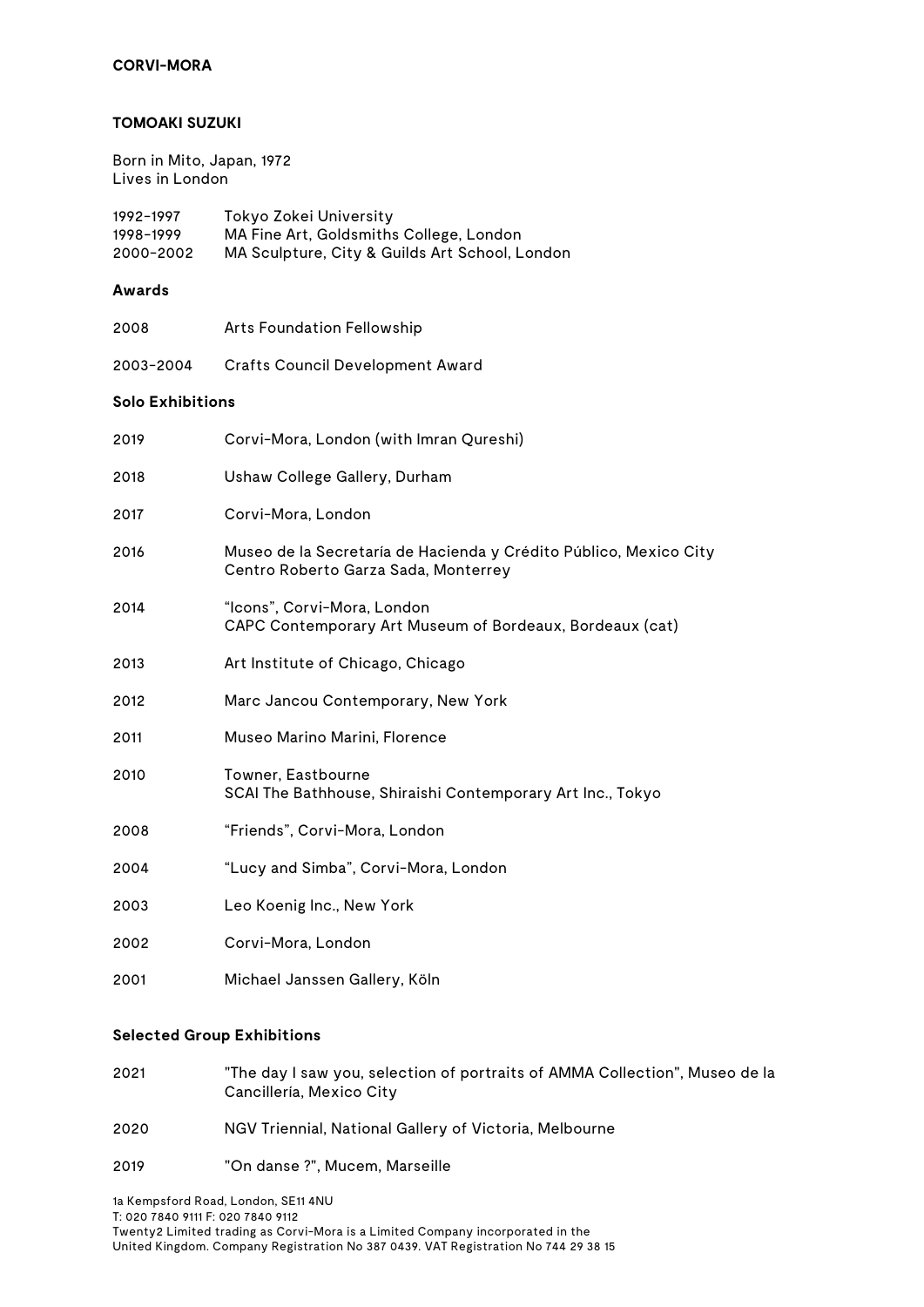| 2018  | "Clues for Art Appreciation", Fukuoka Prefectural Museum of Art, Fukuoka<br>"Heads Roll", Graves Gallery, Sheffield<br>"Malevolent Eldritch Shrieking", Attercliffe™, Sheffield<br>"Another banana day for the dream-fish", Palais de Tokyo, Paris                            |
|-------|-------------------------------------------------------------------------------------------------------------------------------------------------------------------------------------------------------------------------------------------------------------------------------|
| 2015  | "Sculpture in the City 2015", City of London, London                                                                                                                                                                                                                          |
| 2013  | "Postwar Sculpture: Focus on Material", The National Museum of Art, Osaka                                                                                                                                                                                                     |
| 2012  | "Lilliput", High Line, New York<br>The Mews Project Space, London                                                                                                                                                                                                             |
| 2010  | "BigMinis", CAPC Musée d'art Contemporain, Bordeaux<br>"Jerwood Contemporary Makers", Jerwood Space, London                                                                                                                                                                   |
| 2009  | "Size DOES Matter", The FLAG Art Foundation, New York<br>"Le Sort Probable de L'Homme Qui Avait Avalé le Fantome", Centre des<br>Monuments Nationaux in partnership with the Festival du Centre Pompidou,<br>Paris (cat)                                                      |
| 2008  | "20", Dazed and Confused Gallery, London<br>"Legende", Centre d' Art Contemporain, Chamarande, France<br>"Attention to Detail", FLAG Art Foundation, New York (curated by Chuck<br>Close)                                                                                     |
| 2006  | "Personne ne Veut Mourir", Arquebuse, Geneva<br>"The Youth of Today", Schirn Kunsthalle Frankfurt, Frankfurt (cat)                                                                                                                                                            |
| 2005. | "First We Take Museums", Kiasma, Museum of Contemporary Art, Helsinki (cat)<br>"Wunderkammer: The Artificial Kingdom", The Collection, Usher Gallery &<br>City and County Museum, Lincoln, UK                                                                                 |
| 2004  | "A New Christmas Crib", St Martin-in-the-Fields, London<br>"If You Go Down To The Woods Today", Rockwell, London<br>"Now is Good (ne travaillez jamais)", Northern Gallery for Contemporary Arts,<br>Sunderland, UK                                                           |
| 2003  | "The Square Show", Bloomberg Space, London<br>"Bad Touch", Keith Talent Gallery, London                                                                                                                                                                                       |
| 2002  | "The Galleries Show: Contemporary Art in London", The Royal Academy of<br>Arts, London                                                                                                                                                                                        |
| 2001  | "Jam: Tokyo-London", Barbican Gallery, London; Tokyo Opera Art Gallery,<br>Tokyo                                                                                                                                                                                              |
| 2000  | "Juicy", MA Show, Goldsmiths' College, London<br>"New Contemporaries 2000", Milton Keynes Gallery touring to Cornerhouse,<br>Manchester and Inverleith House, Edinburgh<br>"The Songs I Like", Galerie Michael Janssen, Köln<br>"Shadow of Glamour", One in the Other, London |
| 1999  | "Japan Centre: Art Vision", Dinonis Road, London                                                                                                                                                                                                                              |
| 1996  | "Garden", Harajuku P.A.P Factory, Tokyo                                                                                                                                                                                                                                       |

1a Kempsford Road, London, SE11 4NU

T: 020 7840 9111 F: 020 7840 9112

Twenty2 Limited trading as Corvi-Mora is a Limited Company incorporated in the United Kingdom. Company Registration No 387 0439. VAT Registration No 744 29 38 15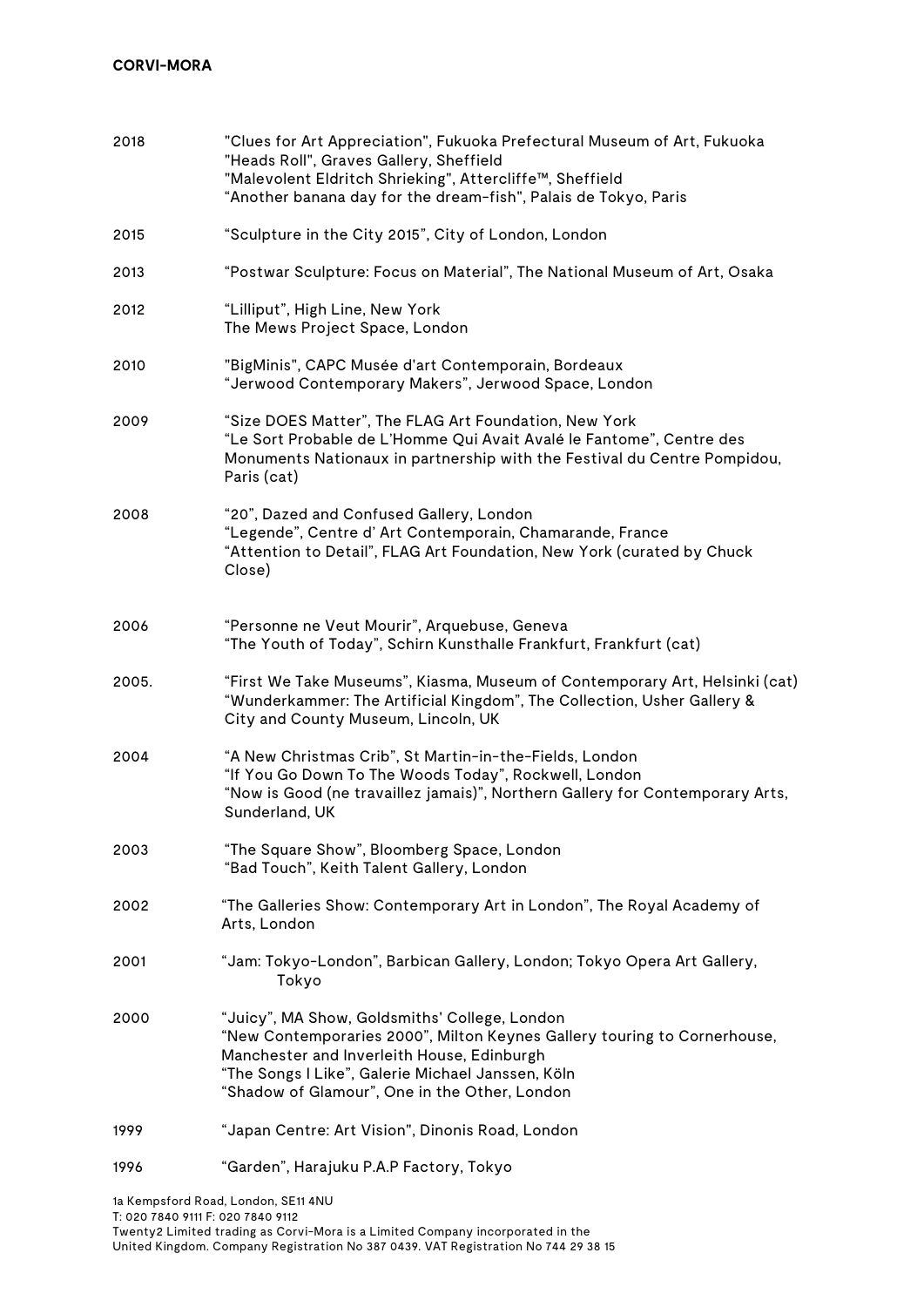# **Publications**

| <b>Selected Bibliography</b> |                                                                                                         |
|------------------------------|---------------------------------------------------------------------------------------------------------|
| 2007                         | Judith Collins, "Sculpture Today", Phaidon, p.391                                                       |
| 2008                         | Alexis Vaillant, "Legende", Sternberg Press, Berlin                                                     |
| 2009                         | "Le Nouveau Festival", <u>Centre Pompidou</u> , Paris                                                   |
| 2014                         | "Tomoaki Suzuki", CAPC Musée d'art Contemporain de Bordeaux, Bordeaux<br>& Museo Marino Marini, Firenze |
| 2019                         | "The Flag Art Foundation 2008 – 2018", Gregory R. Miller & Co., p.244                                   |
| 2020                         | "NGV Triennial 2020", National Gallery of Victoria, Melbourne                                           |

| 2020<br>March | Peter Hill, "Pirates at large in Melbourne's NGV Triennial", The Financial Times,<br>24                                                                                                                                                                                                                                                                                 |
|---------------|-------------------------------------------------------------------------------------------------------------------------------------------------------------------------------------------------------------------------------------------------------------------------------------------------------------------------------------------------------------------------|
| 2018          | Alexis Da Silva, "On a vu : L'exposition « Encore un jour banane pour le poisson-<br>rêve » au Palais de Tokyo", vl media, July 8<br>Rachel Conner-Hill, "Ushaw's new exhibition shows stunning detail of artist<br>Tomoaki Suzuki's miniature figures", Northern Echo, July 5                                                                                          |
| 2017          | "Tomoaki Suzuki at Corvi-Mora, London", Blouinartinfo.com, January 30<br>"Ten to see - London", ArtReview.com, January 27<br>"Tomoaki Suzuki", Wsimag.com, January 16                                                                                                                                                                                                   |
| 2015          | Nicholas Forrest, "Sculpture in the City 2015 Transforms London's Square Mile",<br>UK.BlouinArtInfo.com, July 13<br>Martin Coomer, "Outsider art", Time Out London, May 26, p.98<br>"London's best new public art", TimeOutLondon.com, May 21                                                                                                                           |
| 2014          | Camille Carrau, "En plein coeur de Londres", Direct matin Bordeaux 7, April 3<br>Anna Maisonneuve,"Archeo du present", Sud-ouest, April 3                                                                                                                                                                                                                               |
| 2013          | Dale Eisinger, "Tomoaki Suzuki's Incredibly Lifelike Woodcarvings", Complex,<br>October 27<br>"Tomoaki Suzuki's urban icons", ArtDiscover, October 22<br>"Miniature Urban Youth Sculptures by Tomoaki Suzuki at the Art Institute of<br>Chicago", Monarch Daily (blog), August<br>"Miniature woodcarvings of urban youths by Tomoaki Suzuki", designboom, Au-<br>gust 5 |
| 2012          | Holland Cotter, "Art in Review: Tomoaki Suzuki", The New York Times, November<br>30, p.C28<br>Katya Kazakina, "Chelsea Galleries Reopen With Chernobyl, Tiny People", Bloom-<br>berg.com, November 21<br>"Artists' Artists", Frieze Masters, Issue 1, October, p.89                                                                                                     |

Piper Marshall, "High Line Art", Kaleidoscope, Issue 16, October, pp.8-13 Ken Johnson, "Eye Candy or Eyesore?", The New York Times, August 23 "The High Line Hosts Art Treasure Hunt", Phaidon.com, April 25